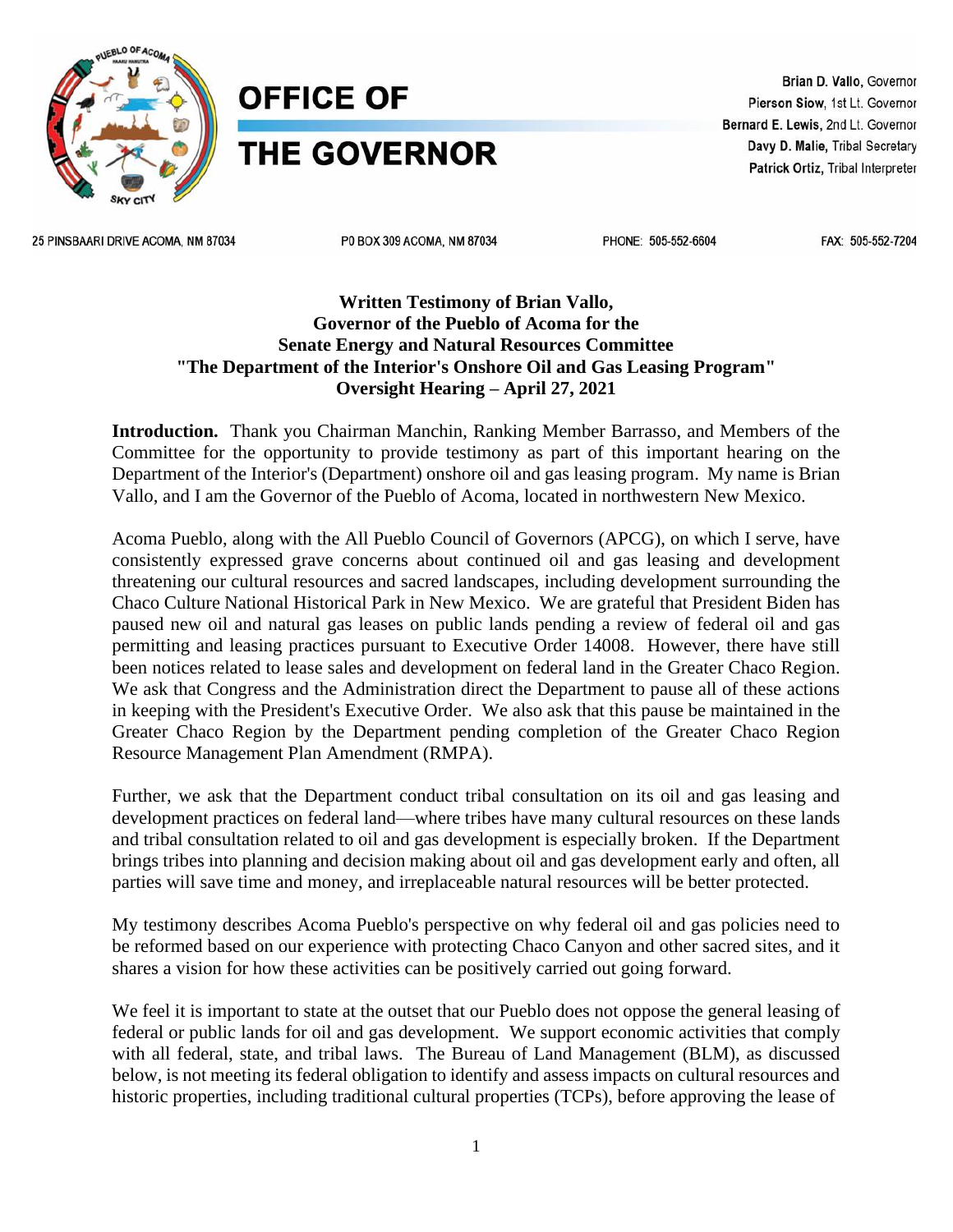federal lands in Chaco Canyon and in the vicinity of other sacred sites. And it has allowed development on places so sacred that they should be withdrawn from development all together. It is these practices that we oppose.

## **I. Chaco Canyon and Energy Development**

The sandstone mesas, verdant hills, brush covered flatlands, and mountains of the southwestern United States form the landscape in which Acoma Pueblo exercises our tribal sovereignty and cultural identity as Pueblo people. We are not just people residing on this beautiful land; we are a people *of* this land. We carry it in the very essence of our being. Our connection is etched deep into our collective history and memories. This state is shared by our 18 sister Pueblos, though I speak only for Acoma Pueblo in this testimony. Honoring this vital relationship through wise stewardship of resources on these lands is, therefore, key to our cultural survival and socioeconomic well-being as sovereign tribal nations.

Acoma Pueblo, acting both independently and through APCG, has been involved in formal actions calling for the reformation of oil and gas leasing and development practices since 2014. Our special interest—and regrettably, now special expertise—in this policy area came about as we recognized how these practices have contributed to the desecration of cultural sites and resources located outside of existing Pueblo landholdings, such as within the Greater Chaco Region and Bears Ears National Monument. Our Pueblos have extensive relationships with cultural landscapes in the Southwest. These sacred sites are irreplaceable. Once damaged, they cannot be replaced. The truth of this statement is perhaps nowhere more acutely realized than in the landscape surrounding Chaco Canyon.

The Chaco Culture National Historical Park is a UNESCO World Heritage Site recognized for its remarkable cultural resources and density of archeological treasures. Emanating from Chaco Canyon is a rich cultural landscape containing the footprints and fingerprints of our Ancestors. These are often recognized by archaeologists through pot sherds, village sites, or other man-made features. We as Pueblo people value these materials and consider them our cultural resources. But not all cultural resources are archaeological in nature, as there are natural features which no archaeologist can identify that have equal value to us—and most are TCPs. Together, these features, both archaeological and natural, create a cultural landscape that ties us as Pueblo people directly to Chaco Canyon, and far beyond. Even today, Pueblo tribes in New Mexico and the Hopi Tribe in Arizona, return to this landscape to fulfill an inherent responsibility to uphold and preserve their indigenous way of life.

Oil and gas development in the San Juan Basin, which comprises the Greater Chaco Region, has reached breakneck speed in recent years. The BLM is responsible for administering the leasing process on federal lands. Despite the BLM already leasing nearly 91% of available federal land and having not completed the RMPA (the guiding document meant to regulate horizontal drilling and multi-stage fracturing technology) or the congressionally mandated tribally-led cultural resource studies of the Greater Chaco Region, the BLM has continued to push for oil and gas development to the detriment and possible destruction of Pueblo cultural resources and sacred sites. While this push extends further back in time, for the purposes of this testimony, we will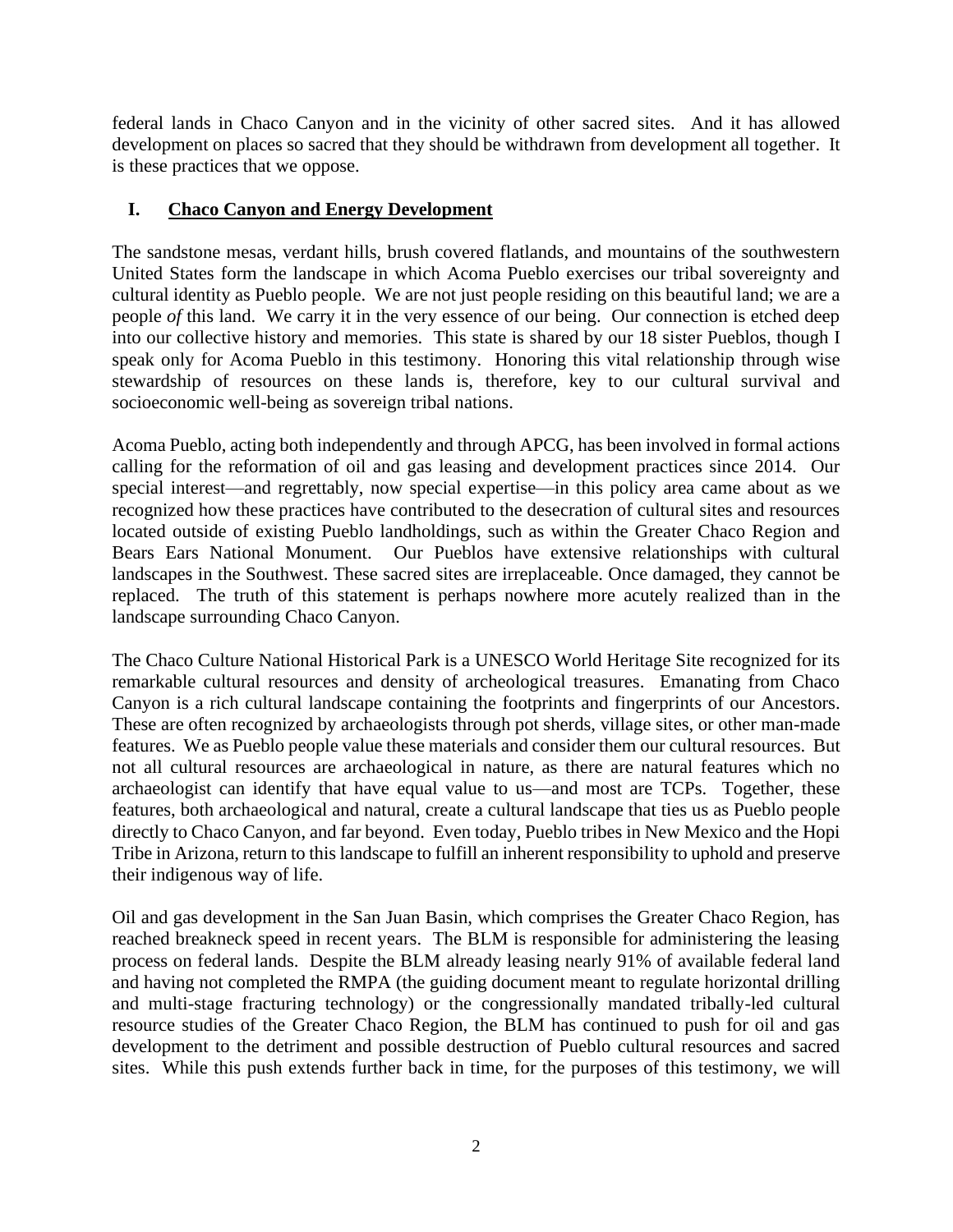share some of the recent agency actions that have underscored for us the pressing need for wide scale Department reforms.

In one such example, on August 22, 2017, the Pueblos received notice of the BLM's intent to offer competitive oil and gas lease sales in March 2018 for lands within Chaco Canyon. The BLM was notified that, for National Historic Preservation Act (NHPA) compliance, it would be essential to work with tribal leaders in the area to determine whether the proposed lease sales would have any adverse effect on TCPs. The BLM, however, completed its National Environmental Policy Act (NEPA) Environmental Assessment of the sites based solely on a literature review and the contents of an archeological database maintained by the State of New Mexico but not used by the majority of Pueblos. As a result, the database did not contain a comprehensive listing of all culturally significant archeological sites. Several Pueblos, including Acoma, protested the BLM's reliance on these sources as insufficient.

On February 12, 2018, after almost six months of repeated requests for consultation on the proposed sale and its impacts, the BLM sent an email announcing that it would hold a two-day "field trip" to the leasing sites the next week to identify TCPs. Participation was limited to a maximum of 26 Pueblo representatives. This was entirely too little, and much too late.

First, Pueblo governments were not consulted as to whether the appropriate specialists could be available on those two days, and many were not. Second, while the field trip could have served as an initial reconnaissance of the lease sites, the identification of cultural resources, historic properties, and TCPs in an area of such great cultural and sacred significance to the Pueblos would have taken at least two, if not more, visits. Cultural specialists often engage in protracted discussions on the status of a site before determining whether it falls under the NHPA's or NEPA's protection. Such careful review is necessary to ensure accountability in the proper application of the NHPA and NEPA. Third, there are 20 independent Pueblos; each of our communities share significant ties to Chaco Canyon and would have needed to send not one, but 3-4 representatives each on these trips to evaluate the lands from different perspectives. It is imperative that tribal leaders have a meaningful opportunity to review proposed leasing sites to identify cultural resources, historic properties, and TCPs and extend the appropriate NHPA and NEPA protections over irreplaceable resources. The BLM's February 2018 action achieved neither of these goals. However, the fact that Pueblo representatives nonetheless were able to identify a number of cultural resources, historic properties, and TCPs that BLM did not identify itself was telling. The BLM never again organized a similar field visit despite similar requests in subsequent lease sales.

The BLM's actions in regards to Chaco Canyon are not an isolated occurrence. They are both a product of and a perpetuation of the built-in policies, mindsets, and practices of the Department that value economic development over tribal interests and cursorily checked-boxes over genuine tribal engagement. While the March 2018 scheduled sale was ultimately postponed<sup>1</sup>, and further oil and gas activities in the Greater Chaco Region paused during the pandemic, these postponements only took place after significant outside pressure at great cost to the Pueblos, and with the underlying problems in the system remain.

<sup>1</sup> https://www.blm.gov/press-release/blm-defers-oil-and-gas-lease-sale-parcels-new-mexico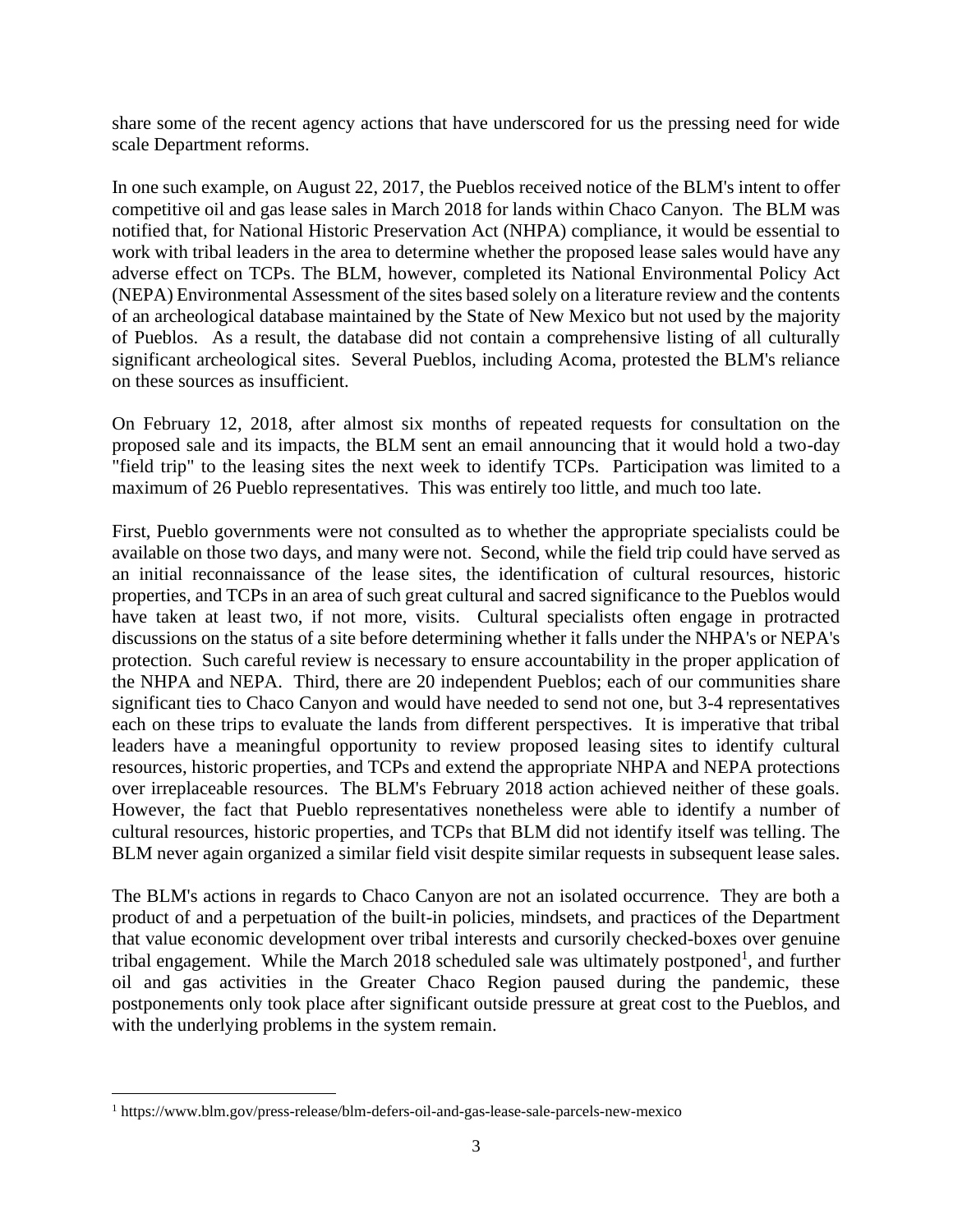The Pueblos advocate for the Department to take certain steps to protect the sacred landscape of the Greater Chaco Region. First, they advocate for permanent withdrawal of federal land from future mineral development in an approximately 10-mile withdrawal area surrounding the Chaco Culture National Historical Park and including the satellite outliers included in the national park. This area is so critical that it should not be made available for development. Second, for all development taking place within the Greater Chaco Region but outside the withdrawal area, the Pueblos take the position that sufficient tribally-led cultural resource studies must occur before any steps toward development happen, including lease sales.

Since September 2018, Acoma and our sister Pueblos have been advocating for a tribally-led cultural resource study in the Greater Chaco Region. The idea is that this study will both save the Department, developers, and the Pueblos time and money and protect cultural resources by avoiding especially sensitive areas right from the beginning. In October 2018, APCG, at the invitation of the Department, submitted proposals for a study in the Greater Chaco Region and of select lease sale parcels nominated in a lease sale at the time. Back and forth conversations about the location of the study took place thereafter, but no final decision by the Department was made. Congress, at the request of the Pueblos, stepped in to fund the study with a \$1 million appropriation in FY 2020 in order to ensure the study moved forward. Together, the Pueblos of Acoma, Jemez, Laguna, and Zuni and the Hopi Tribe created the Chaco Heritage Tribal Association (CHTA) for purposes of jointly receiving and managing federal funding to carry out the study. This study aimed to identify areas of high concentrations of cultural resources, provide information on types of cultural resources generally so that the BLM may better identify them in the future, and—in some cases identify the location of particular cultural resources.

The Department-approved and Congressionally-funded study still has not been completed, however. Due to the COVID-19 pandemic as well as the Department's decision to bifurcate the funding between the CHTA and the Navajo Nation, which submitted its own proposal, the CHTA's work has been considerably delayed. However, an additional allocation of \$600,000 was awarded to the CHTA on April 16, 2021. The CHTA is now working with the grant officer to amend the previous grant agreement and scope of work to account for this additional funding. The study as originally proposed is now fully funded.

# **II. The Acoma Model for Effective Project Review Processes**

The existing oil and gas leasing program has long sequestered the values of Pueblos and other tribal nations in the promotion of economic development. Yet, despite this negative history, Acoma Pueblo has not and does not now believe that energy development and cultural preservation are inherently incompatible. Rather, it is our position that reformation of the Department's oil and gas leasing policies and program is needed to raise both priorities to their highest levels in mutually beneficial ways. As a central consideration, we would like to raise for the Committee our homegrown model for reviewing proposed projects.

Our Pueblo has developed a process for ensuring early and consistent tribal participation in the federal agency review processes of proposed projects that may implicate tribal interests. We believe that our model, referred to as the Acoma Rapid Ethnographic Assessment (AREA), provides a costeffective means of addressing both tribal cultural preservation concerns and oil and gas leasing that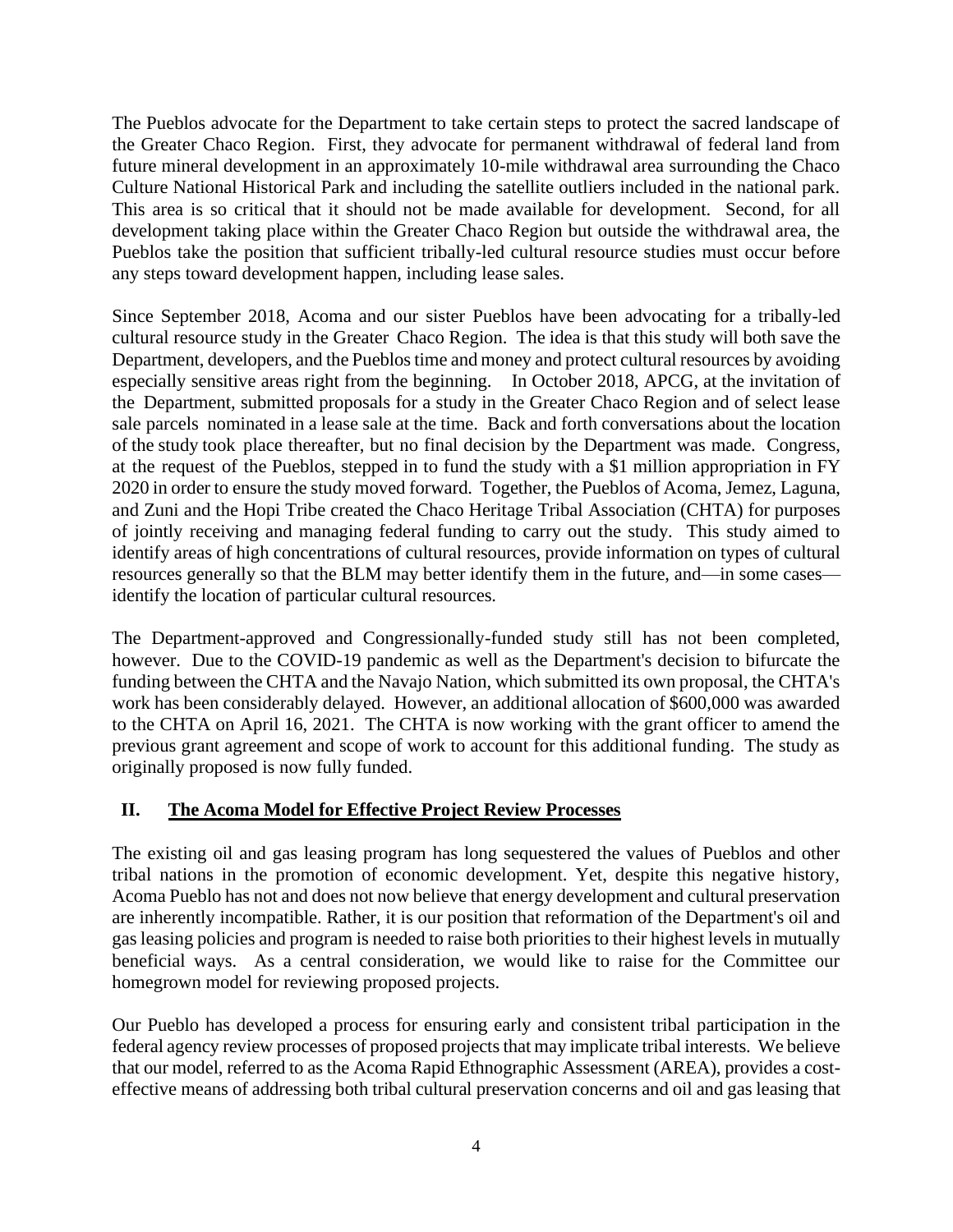can be readily adopted by the Department. We have successfully deployed the AREA in relation to a proposed uranium mine on our sacred Mt. Taylor, and a proposed pipeline across Acoma lands. We describe the steps for carrying out AREA engagement in this section for the Committee's consideration in the hopes that it can serve as a starting point for reimagining how Department processes can be reformed to better serve tribal, federal, and private interests.

The model rests on proactivity. The project proponent and/or federal agency engaging in an activity with potential tribal impacts must meet early and often with tribal leaders. The acting entity works with the relevant tribal nation(s) at the beginning of a project to identify cultural resources of concern. This shifts the onus of activity to the onset of a project, rather than waiting on the NHPA Section 106 process that usually takes place later on in the development—and often after matters have been assessed and put in motion without tribal input, as has happened in the Greater Chaco Region.

As illustration of the AREA in action, I would like to share the Pueblo's positive experience in working with Kinder Morgan and the BLM on a proposed CO2 pipeline that would cross approximately 14 miles of Acoma trust lands and ultimately connect with the Cortez pipeline in Torrance County, New Mexico, for enhanced oil recovery in the Permian Basin. Kinder Morgan and the BLM approached our Pueblo at the outset on planning the route across our lands. Our tribal experts, including our Tribal Historic Preservation Office, worked with the company's archaeologists and engineers in the field to design and implement a simultaneous Class III cultural resources survey, TCP survey, and routing study for the pipeline. Kinder Morgan covered the Pueblo's actual expenses in relation to the project, including the costs of cultural resource surveys along potential pipeline routes. Ultimately, our joint team identified a route with no adverse effects to cultural resources. The entire process took only six weeks from start to plotted route. The proactive engagement saved Kinder Morgan time (by significantly reducing the time involved for NEPA and NHPA compliance) and money (by deftly avoiding investments in unworkable routes or construction that would later need to be redone).

A central element driving the entire process was genuine respect for tribal sovereignty. Kinder Morgan reached out to us at the outset and invited us to the decision-making table with its internal team. Our Pueblo was compensated for our expertise—which cannot be outsourced or otherwise obtained. And, critically, there was a clear deference to the confidentiality of information about our cultural resources. All non-federal employees who worked on the project signed confidentiality agreements regarding the cultural and/or archeological properties that might be encountered on our lands. Of the 150 properties recorded, 60% were TCPs that would not have been recognized by archaeologists untrained in Acoma traditional cultural practices.

Use of the AREA avoided time and costs for preparation and negotiation of NHPA Section 106 agreement documents (memorandum of agreement, programmatic agreements, etc.); avoided Phase II evaluations; avoided large expenditures for mitigation (data recoveries); and avoided legal challenges. The cost reimbursement approach for actual incurred expenses removed any issue as to the appropriateness of the Pueblo fees. Further, with participation of the BLM staff in the overall effort, there were no certification issues. This project worked so well that Kinder Morgan's attorneys subsequently made presentations to industry groups using our partnership as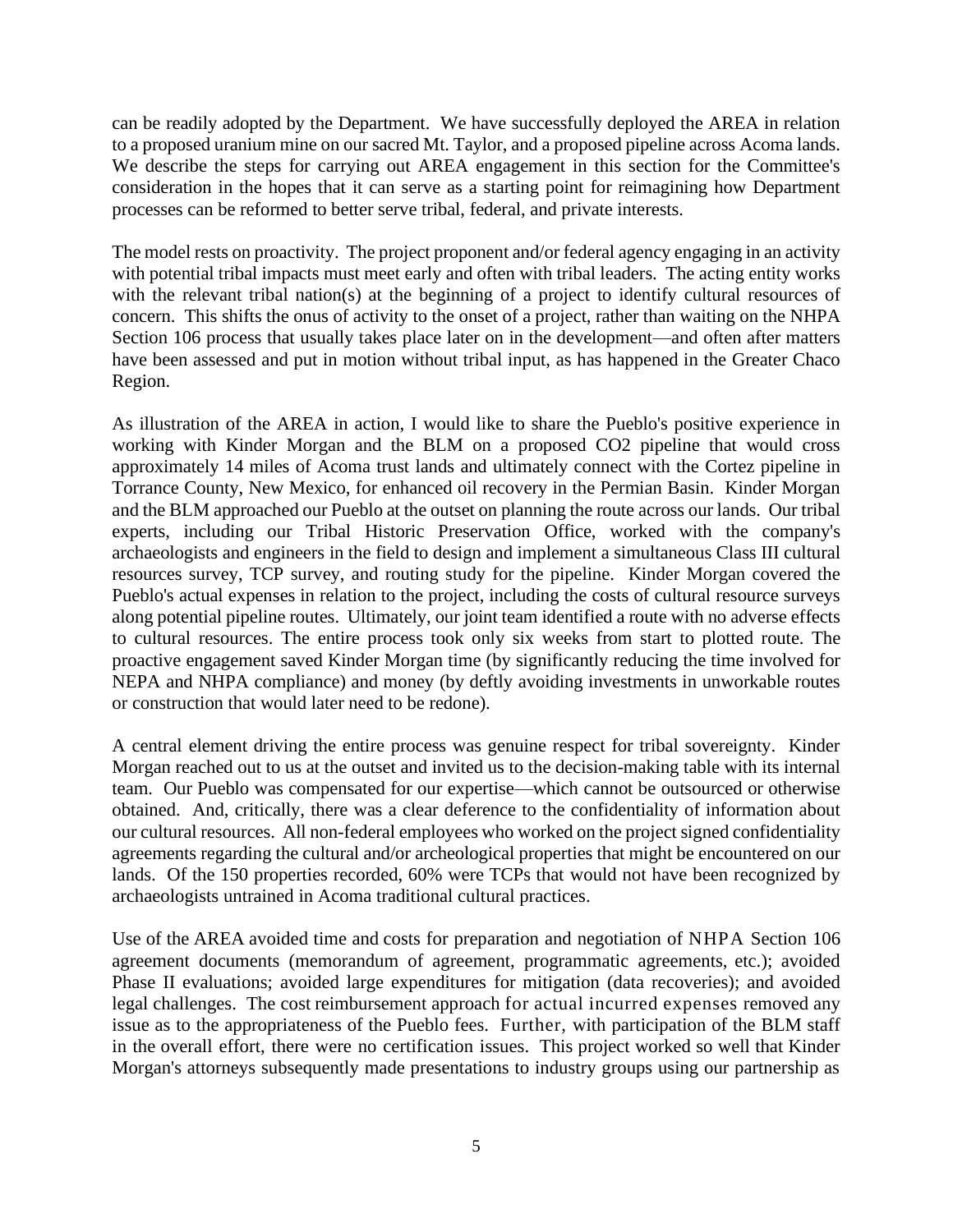an example for other companies to follow in working proactively and effectively with tribal nations.

We believe the AREA model is a viable, low-cost, mutually beneficial, and positive path forward for the Department to deploy as part of a reformed oil and gas permitting and leasing framework. We would welcome the opportunity to discuss it further with Members of this Committee and your staff, as well as the Department, and answer any questions you or your staff may have.

## **III. Further Recommendations for Reforming the Oil and Gas Leasing Process**

In addition to the AREA model, our Pueblo has several concreate recommendations for further reforming the Department's oil and gas leasing program for the Committee's consideration.

Tribal Consultation. As a foundational recommendation and a lynchpin to any reformation of the Department's existing processes, we urge the Department to conduct a national tribal consultation on oil and gas leasing and development on federal and public lands. Tribal nations should have adequate notice (not less than 30 days) of at least a 30-day consultation period, with 60 days being preferred, which should be implemented through both regional and national teleconference consultations. Additionally, the Department should provide appropriate background information as part of its Dear Tribal Leader Letter announcing the consultation, including details on existing policies and practices and links to further information, so that tribal leaders can participate in the consultation on an informed basis. The Department held a public forum on its oil and gas leasing practices on public lands and a tribal consultation on energy development on tribal lands, but the Department must hear from tribal nations about how oil and gas leasing and development on federal and public lands requires change.

Further, we recommend that the BLM be directed to amend its oil and gas leasing regulations and guidance to mandate that tribal consultation be a required component of all leasing, permitting, and development decisions. Robust, meaningful, and proactive tribal consultation is the underlying theme that unifies this testimony, and it should be carried through into a mandatory consultation requirement for the agency responsible for the administration of the federal government's oil and gas activities.

Consent. The Department should work to implement the United Nations Declaration on the Rights of Indigenous Peoples' (UNDRIP) principle of free, prior, and informed consent when oil and gas leasing and development decisions affect tribal lands or waters, cultural resources, or other interests. So called "tribal consultation" that does not begin early in the decision-making process or that cannot affect the actual outcome of decisions is not meaningful. It does not fulfill federal legal and trust obligations.

Consistency. Currently, tribal consultation processes are not consistent across different federal agencies, bureaus, and regional offices involved in oil and gas leasing and development. Instead, much of this work ends up being relationship-based. By this we mean that where tribal consultation is most effective is where Department staff and tribal representatives are able to forge a productive and trusting relationship. Not all are able to do so. Further, this means tribal leaders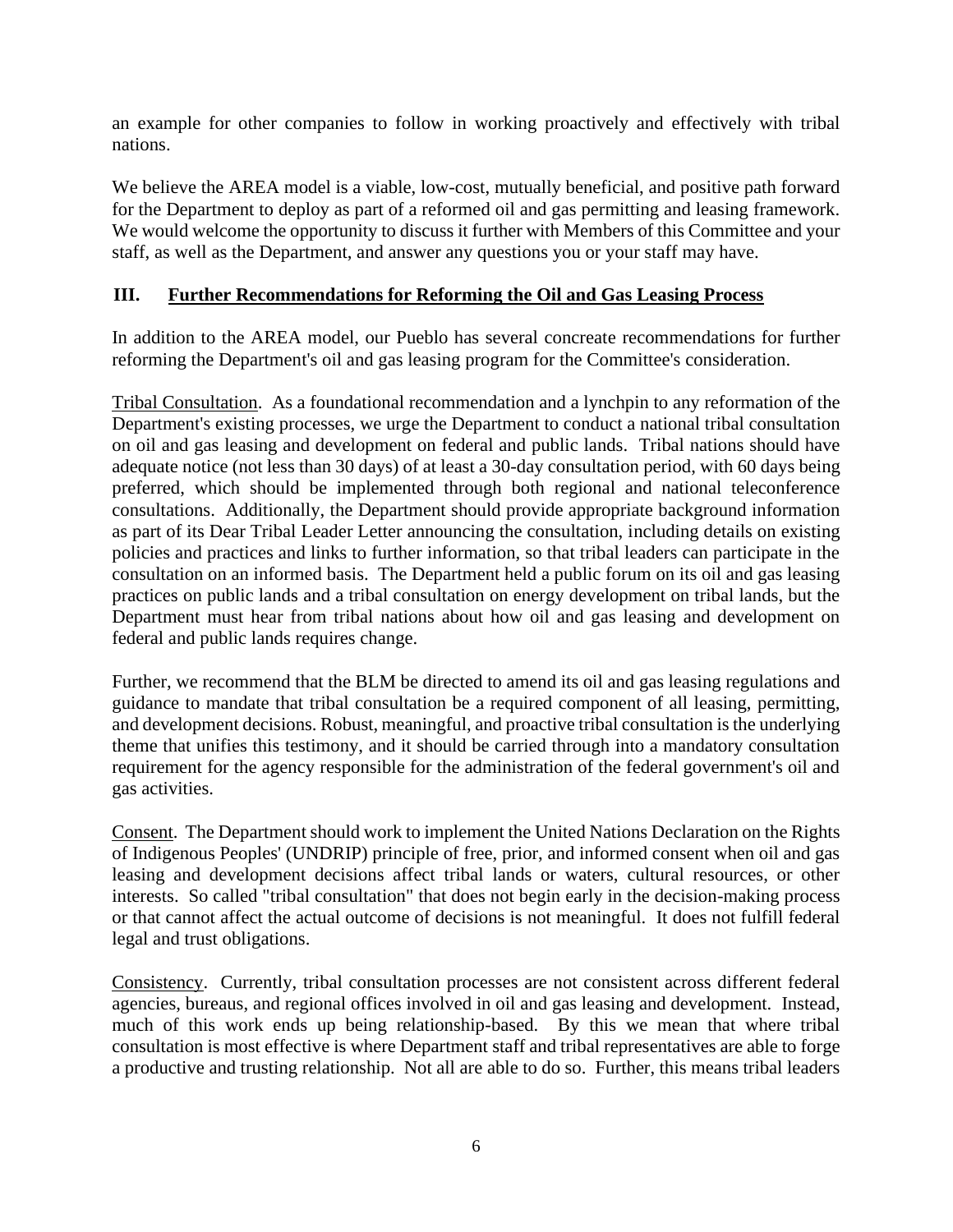must build new relationships and educate new officials whenever staff changes, and it also means that different offices produce different outcomes, which is inequitable and confusing.

Affirmatively Recognize Oil and Gas Leasing as a Discretionary Action. We recommend that the Department develop and implement a new policy that expressly recognizes that oil and gas leasing and development must be weighed against other valid uses of public lands. While this is a recognized requirement under federal law, the BLM's practice has been one that more closely treats the onshore program as a mandatory deference to oil and gas usages. This must change beginning at the top with an explicit Department mandate recognizing such usages as discretionary actions that should only be authorized when consistent with multiple use and sustained yield principles.

Expanded Use of Tribally-Led Cultural Resource Studies. We recommend that the Department ensure that sufficient tribally-led cultural resource studies take place prior to and inform the Department's decision-making about oil and gas leasing and development. This includes allowing tribal representatives to generate ethnographic information necessary for the Department to properly identify and assess impacts on cultural resources. This is especially important in areas known to be significant to tribal nations including, but not limited in any way, to Chaco Canyon.

Greater Confluence between NHPA and NEPA. Section 106 of the NHPA and NEPA review processes must be intertwined so that they can meaningfully inform each other. The Section 106 process must progress so that information is gathered on cultural resources, including historic properties and TCPs, which should then be considered during the NEPA review. NEPA review, in turn, informs the Department's choice of a particular alternative—the effects of which should then be mitigated through Section 106. The Department must ensure that these processes move forward together so that each is effective in fulfilling its intended purpose.

Withdrawal of Critical Tribal Areas. We also call on the Department to use its existing statutory authority to withdraw from development areas that are especially critical to tribal nations. In certain instances, areas are of such significance to our identities and lives as indigenous peoples that there is simply no means of conducting energy or other development activities without causing irreparable harm. These circumstances are rare, and when they are identified they must be accorded the special attention that they require in the form of a withdrawal from development.

End the Use of Expedited NEPA and NHPA Timeframes. Oil and gas leasing and development is one area where tribal consultation and NEPA and NHPA review processes are especially broken. Expedited timeframes have put significant pressure on these processes, preventing them from unfolding in a way that allows for meaningful tribal participation and proper consideration of tribal interests. We understand the need for efficient processes. There is a discernable distinction between *efficiency* and *expediency*. An expedient process that fails to implement federal law, that prevents tribal voices from having a say, or that ultimately causes delays due to the inevitable challenges that will follow is *not* efficient. We urge the cessation of arbitrary expediency in the conduct of tribal consultation and NEPA and NHPA review processes going forward.

Further, such a change in Department policy would be consistent with the goals of the new Administration. We applaud Executive Order 13990, titled *Protecting Public Health and the Environment and Restoring Science To Tackle the Climate Crisis (Jan. 20, 2021), which revoked*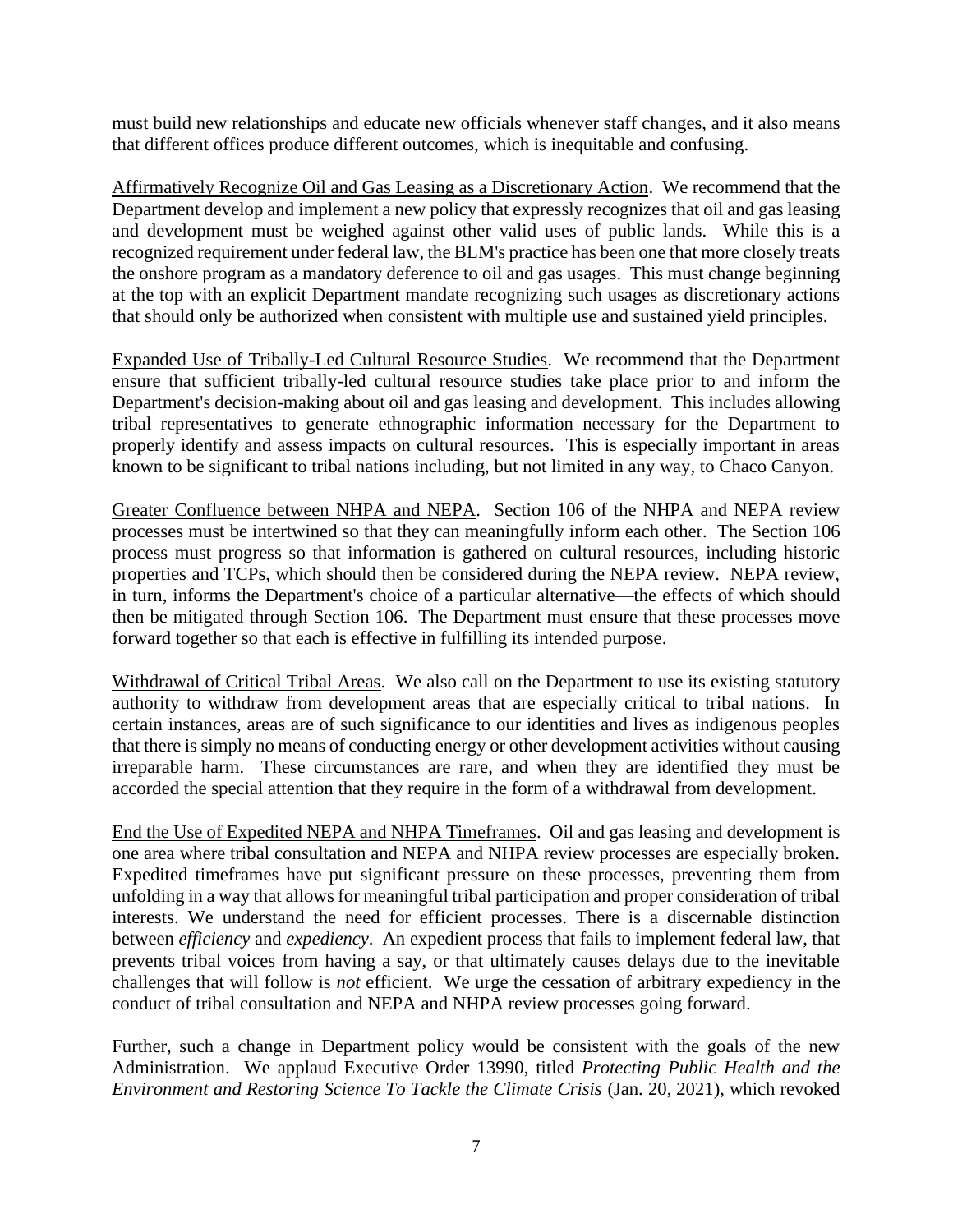Executive Order 13807, titled *Establishing Discipline and Accountability in the Environmental Review and Permitting Process for Infrastructure Projects* (Aug. 15, 2017). It was from the latter Executive Order that Secretarial Order 3355, titled *Streamlining National Environmental Policy Act Reviews and Implementation of Executive Order 13807 of August 15, 2017* (Aug. 31, 2017), came to be. This Secretarial Order was used to claim that Department decision-making surrounding oil and gas must progress on an expedited timeframe, even during the COVID-19 pandemic. Secretarial Order 3389, titled *Coordinating and Clarifying National Historic Preservation Act Section 106 Reviews* (Dec. 22, 2020), when paired with Secretarial Order 3355 then allegedly required the NHPA Section 106 process to proceed on the same expedited timeline. Both Secretarial Order 3355 and Secretarial Order 3389 have now been withdrawn by Secretary Haaland.

As you know, NEPA and NHPA Section 106 review processes are important opportunities for tribal nations to consult on federal decision-making. Any changes made to those processes should only be accomplished through tribal consultation. If the Department chooses to issue new NEPA or NHPA Section 106 guidance, it should first engage in sufficient and meaningful tribal consultation. Integration of NEPA and NHPA Section 106 processes together so that they may inform each other, a concept noted in Secretarial Order 3389, should be carried forward into new guidance. Additionally, new guidance should address how the presence of environmental justice concerns affects mitigation requirements.

Finally, on this issue, we also urge reformation of the Department's internal guidance and instructional memoranda on oil and gas leasing and development, including lease schedules, to remove their imposed and rigid timeframes.

Greater Chaco Region. We are glad that the Department has now paused work on the Greater Chaco Region RMPA due to the COVID-19 pandemic. Once safe, we recommend the Department allow for completion of the ongoing tribally-led cultural resource studies of the Greater Chaco Region and further progress to be made on the RMPA's NHPA Section 106 process. Only then should the RMPA's NEPA process move forward, and the Department should then incorporate the baseline cultural resource information collected from the studies and the Section 106 process into a new draft NEPA Environmental Impact Statement that contains legally sufficient alternatives. We also ask that the especially critical area of approximately 10 miles surrounding the Chaco Culture National Historical Park and including its outliers be administratively withdrawn from development. This is necessary as a matter of justice to protect this cultural resources-rich zone from irreparable harm.

#### **IV. Conclusion**

We close in noting that, in recent appropriation legislation, Congress at the urging of the New Mexico Congressional Delegation has included a moratorium on the Department's use of funding for mineral leasing, which primarily includes oil and gas, on federal land in the proposed Chaco Cultural Heritage Area Protection Act withdrawal area until completion of the ongoing triballyled cultural resource studies, for which Congress also provided funded. Maintaining this oil and gas leasing moratorium until a more permanent solution can be found is important. Acoma Pueblo and many of our sister Pueblos were forced to protest oil and gas lease parcels within the proposed